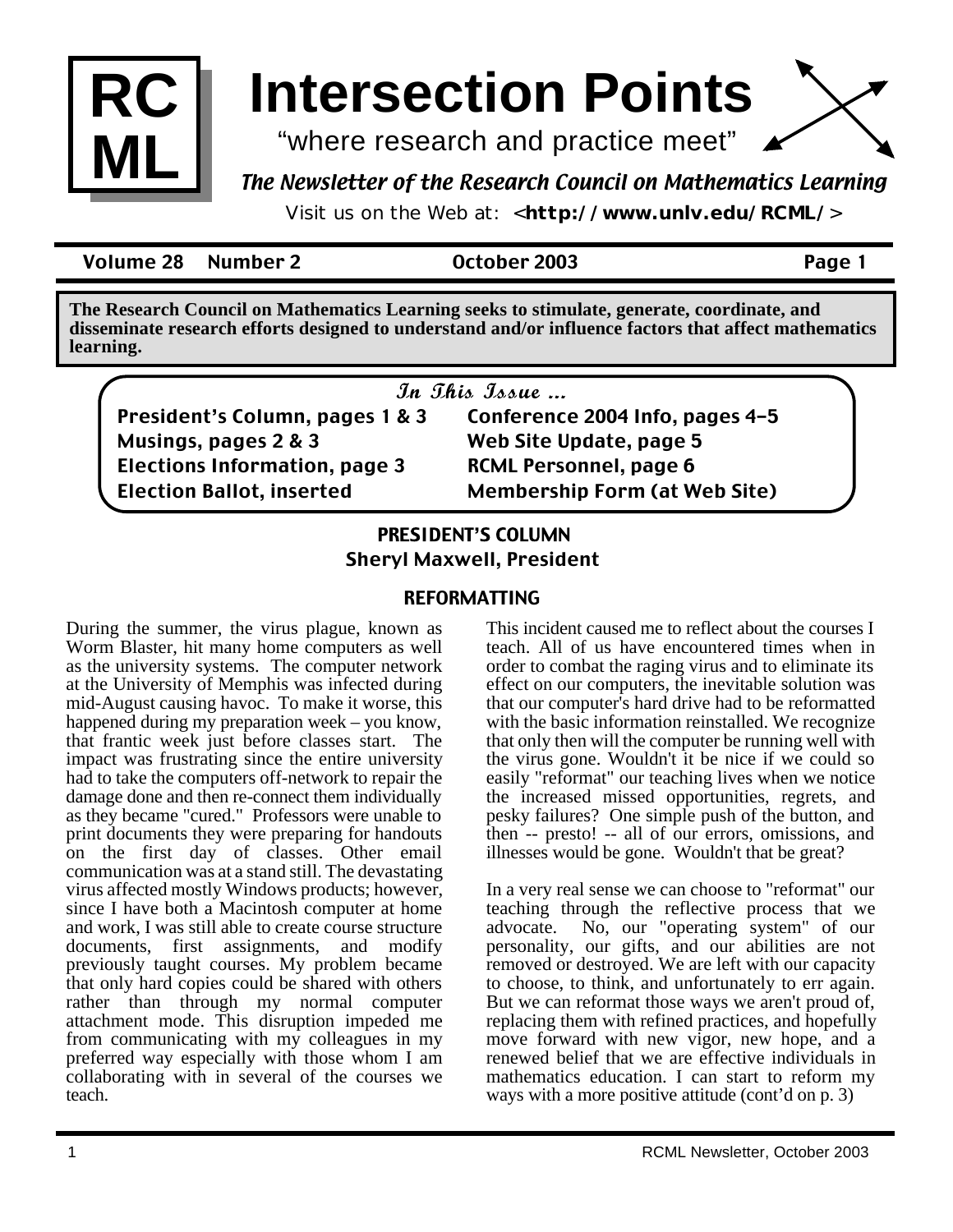

Some years ago, I was involved in collaborating on a study that provided school-to-work opportunities for young offenders/juvenile delinquents who were in an urban setting. Until then, I was unaware of the disproportionate amount of money spent per incarcerated individual, as opposed to the money spent per child in school. I realized then that economically, if not morally, it made sense to save even one child from prison. One finding that stood out was that these young offenders were more interested in work-related information, not just the usual academic subjects taught in school. This brings me to the title "Making mathematics relevant" for the "Musings" column in this issue of *Intersection Points*.

While the mathematical purist might disdain utilitarian/consumer mathematics, mathematics teachers are often hard-pressed to answer the student's question, "When are we ever going to use this?" This question is all the more important for high school students, as they are thinking of working (at least part time), getting a car, etc. Going back to the young offenders alluded to earlier, it was clear that they were eager to know as much as they could about renting an apartment, expenditure on utilities, buying/leasing a car, auto insurance, etc. They were interested in these, because these were of relevance to them. Hence, they were prepared to do mathematics related to these topics. Indeed, one young offender was so interested in gardening and landscaping that he became eager to use fractions and other mathematical topics related to his interest!

This is a clear case of using mathematics in the context of the student's interest. While many of us have taught fractions, and percent, and other related topics, we usually teach the topic first (isolated from real life applications, as opposed to trivial or artificial

situations), and then discuss its applications. Even if we had used a supposedly problem solving approach, we would be reluctant to give students problems, unless they have had a reasonable facility in computing with fractions and percents. In other words, we would be uncomfortable in giving a problem that necessitated the learning of some math topics *during* the solution of the problem. But if we reflect on the number of workshops we have attended, we would realize that the most useful ones were the ones where we needed to know something for our immediate use, and not ones that we go away from with a lot of notes, but seldom use later on.

Another relevant context might be the dangers of charging indiscriminately to a credit card. In spite of our (adult) supposed mathematical maturity, very few of us realize that if we just keep repaying, monthly, the minimum amount of about 2% of the charges (i.e. \$20), a \$1000 charge at an interest of 13% p.a., WITHOUT charging any more on the card, the debt would only be paid off in 6 years, and we would have paid close to \$440 in interest! And, if we keep charging to the card more than 2% every month, but only repay 2%, we will NEVER be able to repay the credit card charges in full. Indeed, it is not uncommon for adults to run up credit card debts up to about \$40,000, little realizing that it would take more than 25 years to pay off the debt, at more than \$800 a month—and that is WITHOUT charging anything further on the cards!

It would be good for high school students to be able to compute these figures when they learn about compound interest and credit card usage, so that they will not be blissfully ignorant of using credit cards indiscriminately. Conversely, students should be able to see how compound interest can work to their advantage, so that a little amount saved would grow to a sizeable amount later. For example, not many students would know the rule of 72 for interest compounded annually, and that a 25 year old investing a little over a *one-time \$10,000*, at 10% annual compound interest, would be almost a millionaire by the time age 65 is reached! For the more mathematically inclined student, a proof of the rule of 72 could be explored.

(continued on page 3)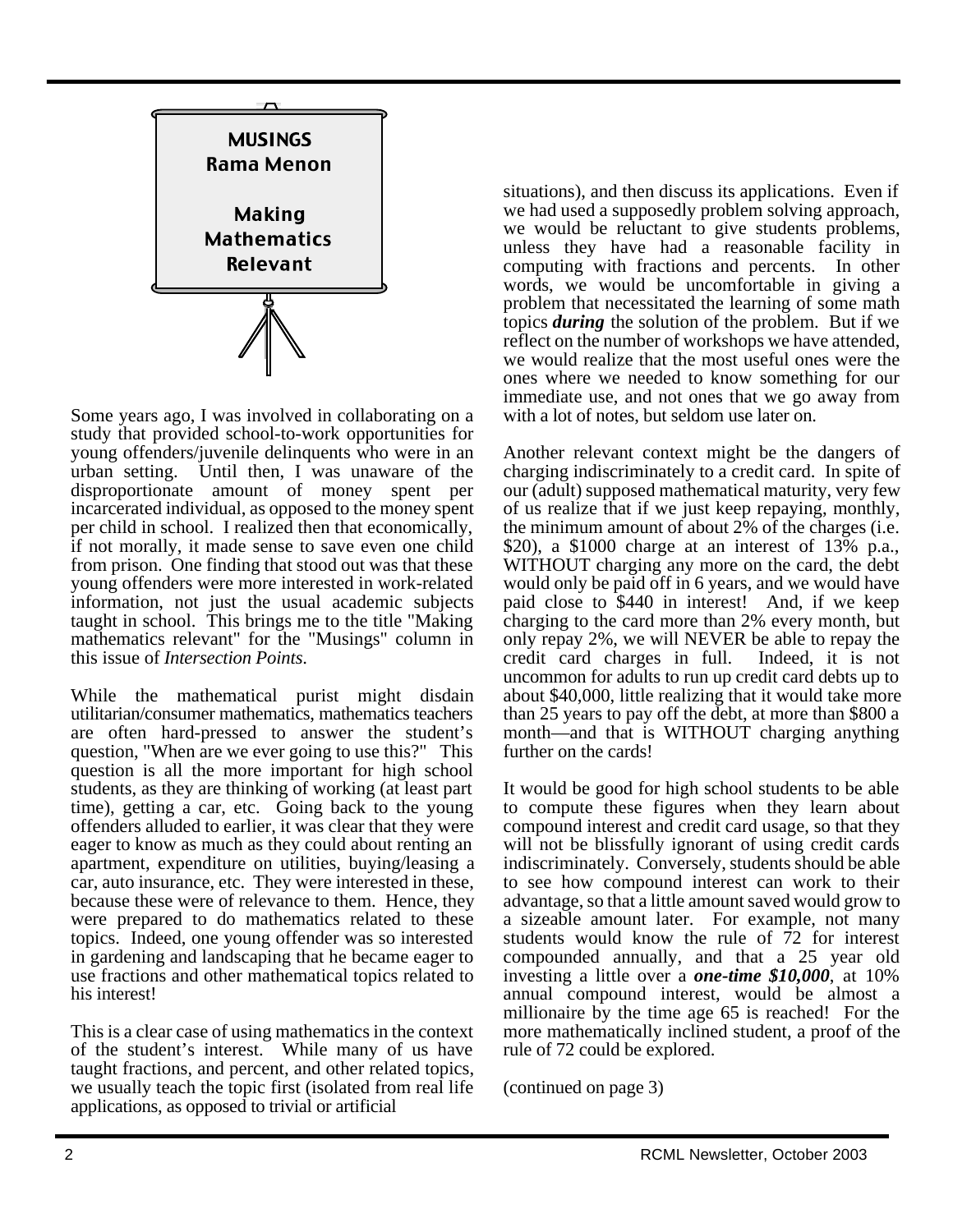# **MARK YOUR BALLOTS!**

Virginia Usnick

As an insert to this issue of *Intersection Points*, you will find the ballot for the Fall 2003 elections. The slate includes candidates for President-Elect, Vice-President for Conferences, Treasurer, and two seats on the Conference Committee. Questions regarding RCML were presented to each of the candidates. You can access their responses via the RCML Web site at <www.unlv.edu/RCML>. Vote and mail your ballots with a postmark no later than 5 December 2003 to Ginny Usnick at the address on the ballot.

# **'Musings,' continued**

Another context-rich problem could be about speed limits, and why they do or do not make sense. For example, 30 mph is considered extremely slow by most people—especially youngsters—but they would be surprised if they converted that rate to feet per second, and realize that it works out to about 44 feet per second. It would be an eye-opener to work out the distance traveled during the time it takes to react to a situation, apply brakes, and come to a complete stop, under different road and traffic conditions. Such problems could then easily be extended into stopping distance and related functions/formulas that use equations (such as quadratic equations), and how police might be able to figure out, in the case of auto accidents, the approximate speed at which a vehicle was traveling, given the length of the skid/tire marks on the road.

I am sure readers have used or can come up with many other relevant mathematical problems. I am just suggesting that we math teachers/educators might want to make a concerted effort to use contextually rich and relevant problems, to motivate students, even when they have not become completely facile in the "prerequisite" mathematical computations.

## **'President's Message' continued**

and by making improved choices, so that my teaching is what I desire it to be. Specifically, I've resolved to regularly work on discourse about mathematics teaching and learning in my classroom. In the past I've used a variety of tasks that elicit, engage, and challenge my students' thinking; but that's only the beginning of what I could do. I should promote more classroom discourse, enhance student involvement, thereby creating a positive learning environment that may encourage each student's mathematical power to flourish. Last week I tried an approach I learned at a professional development seminar, called silent dialogue*,* that allows the quiet members of a class to be heard. The individuals are initially paired and respond to a prompting question by writing one or two remarks on large easel paper with a different colored marker. Then, the other member of the team responds to his/her peer's written comment. The written dialogue continues until that conversation no longer is flourishing. Class members circulate to other dialogue sheets and enter into "conversations." All members of the class become equal participants, voicing unique ideas about a topic. The interaction of students was interesting; their responses were thought provoking; the quality of the discourse was enhanced. What a challenge to continue to work on discourse in my classroom.

What are things you might change in your classroom? How will you reformat your ways and refine your practices?

Check out RCML and renew your membership on the Web at: http://www.unlv.edu/RCML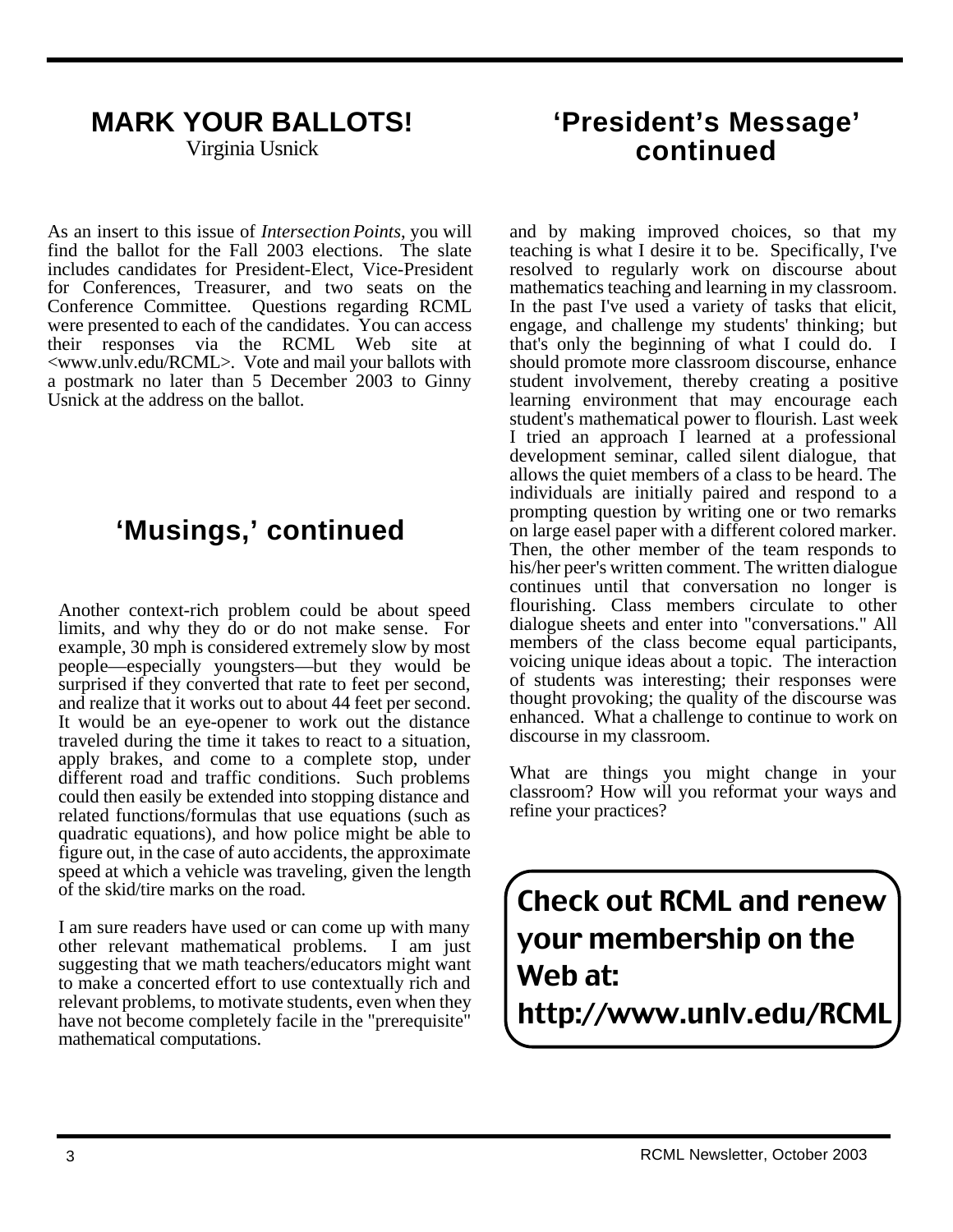### **Research Council on Mathematics Learning Thirty-First Annual Conference Oklahoma City, Oklahoma 19-21 February 2004**

We are looking forward to welcoming you back to Oklahoma City for the thirty-first annual RCML conference. A lot has changed since the last Oklahoma City RCML in 1992! We hope you will enjoy the scholarship and fellowship as well as take advantage of some of the opportunities to experience Oklahoma hospitality.

We have over 60 speakers who will be participating in the conference. There are several features of the program that are especially exciting. To get conversations started, we will begin on Thursday at 3:00 with three birds-of-a-feather discussion groups. Topics of the "BOFs" are: technology and mathematics education, teacher education issues and concerns, and mathematics learning assessment. After the BOFs we will have thematic roundtables so young scholars can present and discuss their research in light of the BOF conversations and in a supportive and discursive format. After a reception of light hors' douvers, we will facilitate groups dining in historic Brick Town (http://www.bricktownokc.com/), within walking distance of the hotel.

On Friday, in addition to many excellent sessions, we will have a special afternoon session coordinated by Dr. Anne Reynolds that includes many of Dr. Grayson Wheatley's former doctoral students who have become distinguished researchers. They will provide a retrospective of problem centered learning, a perspective on Dr. Wheatley's impact on mathematics education research, and an articulation of their own research. In addition, in preparation for the Wilson Lecture on Saturday by Cathryne Stein, students from an Oklahoma City high school will demonstrate their robotics projects. Friday afternoon, before dinner, we hope to have a special artistic presentation followed by dinner and Dr. Wheatley's keynote address. We will be inviting and hopefully joined by many mathematics educators in the state with whom Dr. Wheatley has worked. We are also working on possibly offering an excursion to the "Doublestop Fiddle Shop and Music Hall" (http://www.doublestop.com/), in Guthrie, Oklahoma, to hear the Byron Berline bluegrass band. Stay tuned!

On Saturday, our Wilson Lecturer is Cathryne Stein, the Executive Director of the KISS Institute for Practical Robotics, a national, nonprofit educational organization. Ms. Stein is a founder of the organization and, under her direction, the KISS Institute has developed several national programs, including KISS Institute's Botball Educational Robotics Program for middle school, high school and collegiate students (http://www.botball.org/), and the Robots in Residence Programs for elementary and middle schools. Over 20,000 students have participated in these programs. For those of you staying in Oklahoma City Saturday night, we invite you to attend the Regional Botball competition at the Omniplex (omniplex.org) Saturday afternoon after our conference has ended.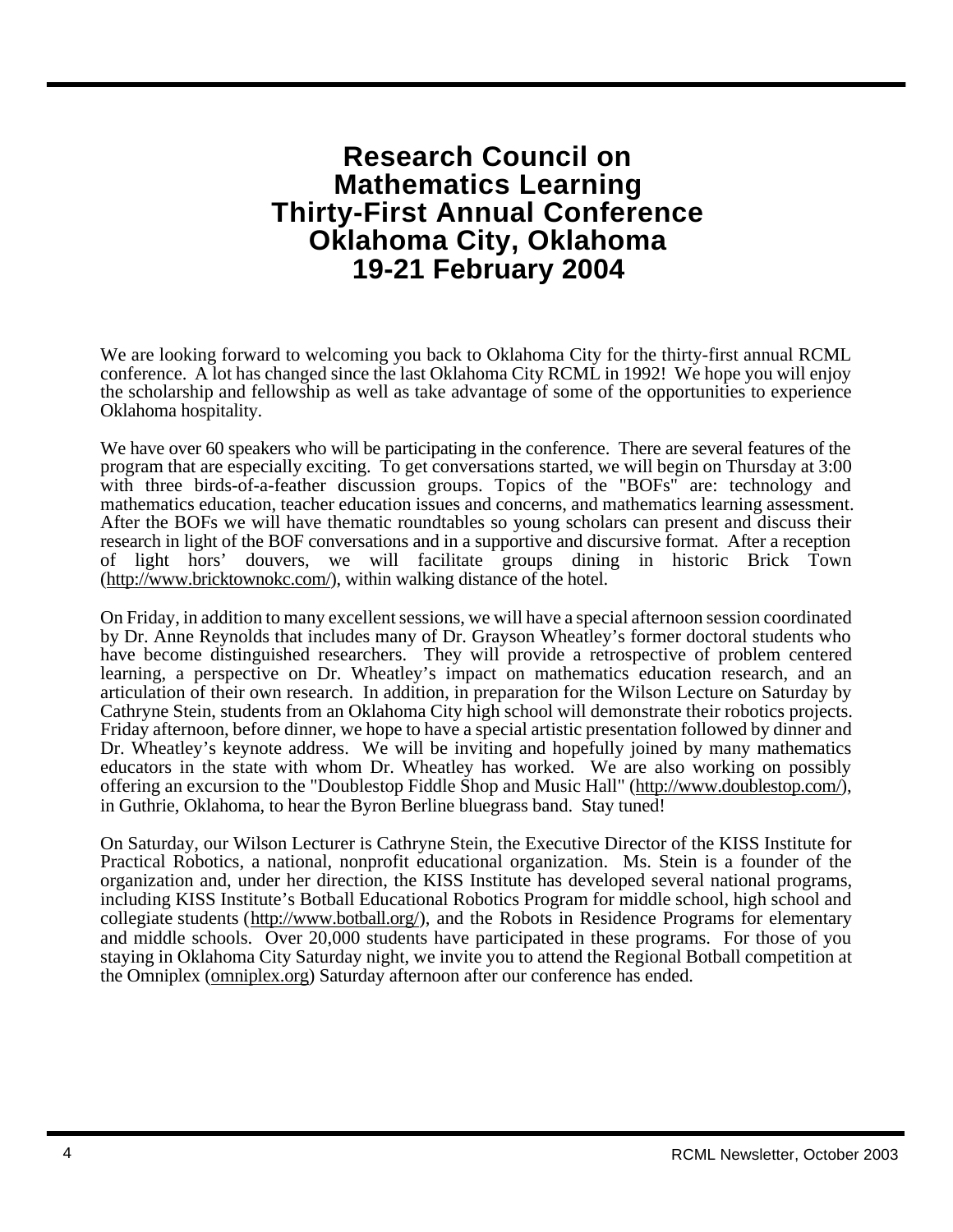### **Oklahoma City 2004 Conference, cont'd**

See the conference Web page

(http://students.ou.edu/R/Kerri.D.Richardson-1/) for information about registration and links to some of the activities and opportunities available to you when you visit Oklahoma City. Hotel accommodations can be made by calling the Westin in Oklahoma City at: (405) 235-2780 or by going on-line at: http://www.westinokc.com or emailing: resvs@westin.com. This information can also be accessed through the RCML website at: http://www.unlv.edu/RCML/. In order to receive the conference rate discount, be sure to indicate you are registering for the RCML conference, code 2501, and register before December 31, 2003.

This year, for the first time, we are soliciting exemplary papers for awards and possible publication in our journal. Information about the awards can be found on the conference website. Award categories will be: Most Outstanding Young Career Research, Most Outstanding Empirical Research, and Most Outstanding Historical/Theoretical Research. Full papers are due January 5, 2004.

If you are not a member of RCML and wish to join, you may apply on-line at http://www.unlv.edu/RCML/memberform.html or send the appropriate information and your check to Roland Pourdavood at the address indicated on the form.

We are extremely excited about the conference and hope to see you in Oklahoma City. We're hoping our conference theme, Mathematics Education: Then, Now and the Future, plays out, as our organization as evolved – as an opportunity to visit our past and mentor the next generation of outstanding mathematics education scholars for the future. See you in Oklahoma City!!

# **Web Site Adds Features**

Over the past year, the RCML Web site has continued to develop and offer features that were previously unavailable or included only in the newsletters. For example, from the Web site, you can now print out or directly submit your membership information, rather than mailing it in with a form from the newsletter.

Also, all of the elections information that was previously printed in the newsletter is now posted at the Web site so that you can read up on each of the candidates running for offices.

Thirdly, the Web site includes conference information that is frequently updated. So, for example, when the full conference program and time schedule is completed, it can be posted directly at the Web site, rather than having to wait for the next mailing to go out to members.

Finally, for the second time, this *Intersection Points* issue is being made available as a pdf downloadable file at the RCML site. With a click of the mouse, you can download the newsletter and either read it on-line or print out your copy. Members who have valid and current email addresses on file are included in a mailing list that is notified immediately when a newsletter is posted at the site.

In the near future, we hope to make the newsletter a full on-line feature, saving considerable paper, trees, postage, and cost for the organization. This will allow us to keep our dues to a minimum, while offering you the most information at your fingertips that is possible.

Be sure to check out RCML on the Web today at <http://www.unlv.edu/RCML>!